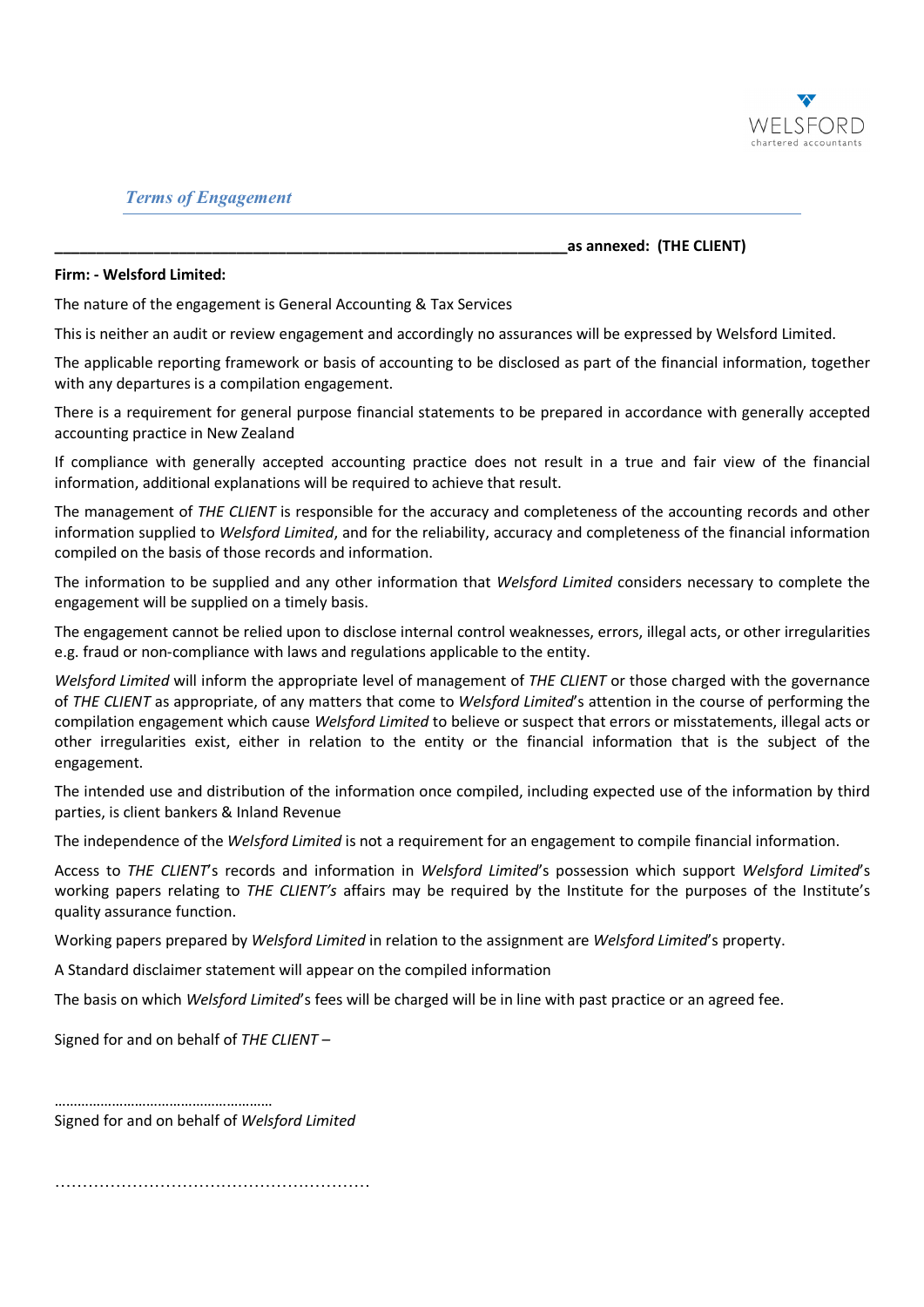

This document is to confirm Welsford Limited's understanding of the terms of our engagement and the nature and extent of the services we will provide. Unless otherwise agreed between us in writing this letter records the entire agreement between us in relation to *my* engagement. The terms recorded in this letter will remain in force until varied or until cancelled by either of us by notice in writing to the other.

The arrangements outlined herein will continue in effect from year to year unless varied in writing.

Where the services of an external consultant are required, involving the disclosure of confidential the above client & associated parties as annexed information, *THE CLIENT's* prior consent will be obtained by *Welsford Limited* 

*THE CLIENT* accepts that *Welsford Limited* shall have the right to exercise a possessory lien over any records in their possession relating to any outstanding fee.

Disclaimer. *Welsford Limited* has compiled the financial information in accordance with *SSE-2 Compilation of Financial Information* of the New Zealand Institute of Chartered Accountants based on information provided to us which has not been subject to an audit or review in respect of either of the information provided or the financial information which is provided from it. Accordingly neither *Welsford Limited* nor any of its employees accept any responsibility for the reliability, accuracy or completeness of the compiled information nor do we accept any liability of any kind whatsoever, including liability by reason of negligence, to any person for losses incurred as a result of placing reliance on the compiled financial information.

*THE CLIENT* accepts that the above disclaimer by *Welsford Limited* forms part of the financial statements and is to remain attached to all copies of the financial statements distributed to third parties.

It is not intended that the engagement of *Welsford Limited* for the compilation of financial statements be relied upon to prevent or detect fraud or error.

If requested by *THE CLIENT Welsford Limited* will prepare and file on time for *THE CLIENT*: Income tax returns and election notices for *THE CLIENT* and associated persons, GST returns, FBT returns, Employee Deduction forms, payment of PAYE etc deductions, overdue IRD returns, Statistics NZ forms etc.

*Welsford Limited* may provide to *THE CLIENT* general business and/or tax advisory services as required. *Welsford Limited* will not audit, review, or carry out any other checks on the accuracy or completeness of the information *THE CLIENT* provides.

By signing this letter *THE CLIENT* authorizes *Welsford Limited* and Martin Carmalt Welsford to act as its tax agent with the Inland Revenue Department for all tax types and associated entities. As tax agent *Welsford Limited* and Martin Carmalt Welsford will have access to all relevant tax records at the Inland Revenue Department

The conduct of this engagement is in accordance with the professional standards, Rules, and Code of Ethics of the New Zealand Institute of Chartered Accountants. Information obtained in the course of this engagement is subject to confidentiality requirements in addition to *Welsford Limited's* obligations under the Privacy Act 1993. *Welsford Limited* will not disclose that information to other parties without *THE CLIENT's* express consent, except as required by law or professional obligations.

*Welsford Limited* will not be responsible or liable if information needed to carry out its tasks properly is withheld or concealed or wrongly represented to it.

*THE CLIENT* authorizes *Welsford Limited* to seek information it requires for the performance of its assignments from *THE CLIENT's* solicitors, bankers, and finance companies.